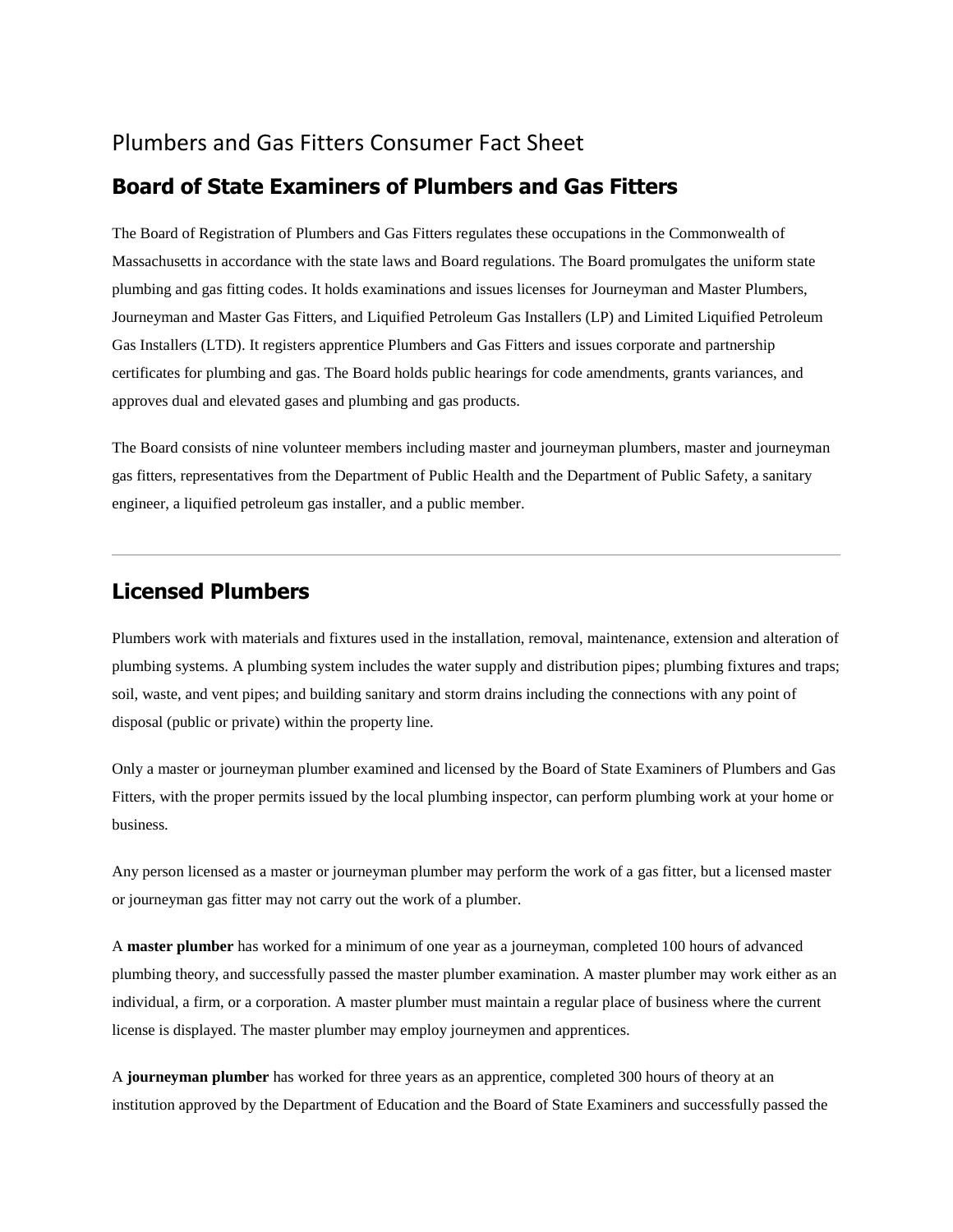journeyman examination. A journeyman works as an individual in performing plumbing work. State regulations require that a journeyman carry a license and display it upon request.

An **apprentice plumber** is a person learning the trade who is registered with the Board and works under the direct supervision of a master or journeyman plumber.

## **Licensed Gas Fitters**

Gas fitters pipe fuel gases, low pressure or elevated, to appliances and accessories and install vent piping for flue gases and makeup air.

A **master gas fitter** must have held a journeyman gas fitter's license for at least one year and successfully passed the master gas fitter examination. A master gas fitter may work either as an individual, a firm, or a corporation. A master gas fitter must maintain a regular place of business where the current license is displayed. The master gas fitter may employ journeymen and apprentices.

A **journeyman gas fitter** must have worked for at least two years as an apprentice, completed 150 hours of study in gas fitting theory at educational institution approved by the Department of Education and the Board of State Examiners, and successfully passed the journeyman gas fitter examination. A journeyman works as an individual in performing gas fitting work. State regulations require that a journeyman carry a license and display it upon request.

An **apprentice gas fitter** is a person learning the trade who is registered with the Board and works under the direct supervision of a master or journeyman plumber or gas fitter.

#### **Permits**

The local plumbing inspector must issue a permit before any plumbing can be installed, altered, removed, replaced, or repaired. Permits for performing plumbing work are issued only to licensed plumbers.

A permit is not required for minor repairs such as fixing a leaky faucet, valve or other working part of a plumbing fixture, or for clearing a blocked drain.

However, these minor repairs do not include replacing or relocating a faucet, valve or other working part of a plumbing fixture, or water supply, sewer, drainage, soil, waste, vent or similar piping, or any work which may affect the public health.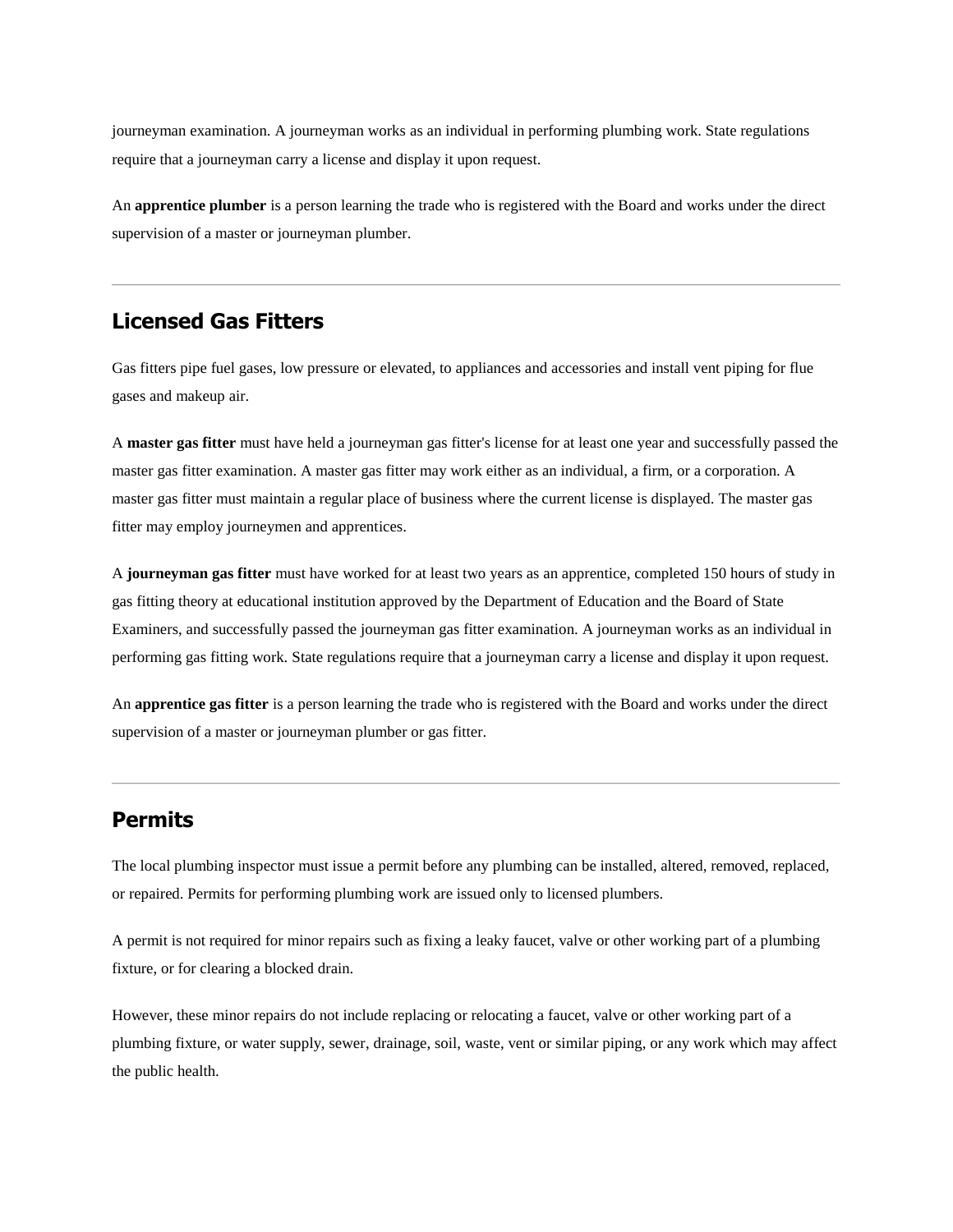Massachusetts law prohibits any one but a licensed professional from installing, removing or repairing plumbing. The reasons for this may not, at first, be obvious, but public safety is of primary importance. Inadvertent crossconnections can create backflow problems which jeopardize the safety of public water supplies. Improperly installed parts, such as temperature and pressure relief valves, can result in serious explosions and injuries. These are just two examples of possible consequences when plumbing work is performed by untrained and inexperienced persons.

#### **Consumer Tips for Choosing a Plumber or Gas Fitter**

 Hire a licensed professional. Call the Board of State Examiners of Plumbers and Gas Fitters at 617-727-9952 to verify licensure, the number of years licensed, and the licensee's disciplinary history. Or, do your own verification on the internet at our [web site .](https://elicensing.state.ma.us/CitizenAccess/)

A master or journeyman plumber's or gas fitter's license type and number must be shown on any sign, listing, or advertisement.

- When applying for a permit, a licensed plumber or gas fitter must sign, under the penalties of perjury, that s/he carries liability insurance, or that person must present a waiver of insurance signed by you, the homeowner. To prevent problems down the line, be sure the plumber or gas fitter carries liability insurance.
- Get at least three estimates for your job. Competition promotes fairness.
- Call several companies. Get referrals from friends, family or neighbors. Contact a trade association for a list of member companies in your area.
- Agree in writing to the scope and price of the work to be completed.
- The agreement should list all work to be performed, the type of materials to be used, rough and finish completion dates, permitting and inspections, and the type of warranty on materials and workmanship.
- Payment should be made on a percentage basis, based on the total amount of work to be performed, as the work progresses.
- Ask to see the permit. This permit is your guarantee that the work will be inspected and that the professional is responsible for the work performed.

## **Filing a Complaint**

While the majority of licensees conduct themselves as true professionals, the Division of Professional Licensure will take action against those who fail to maintain acceptable standards of competence and integrity.